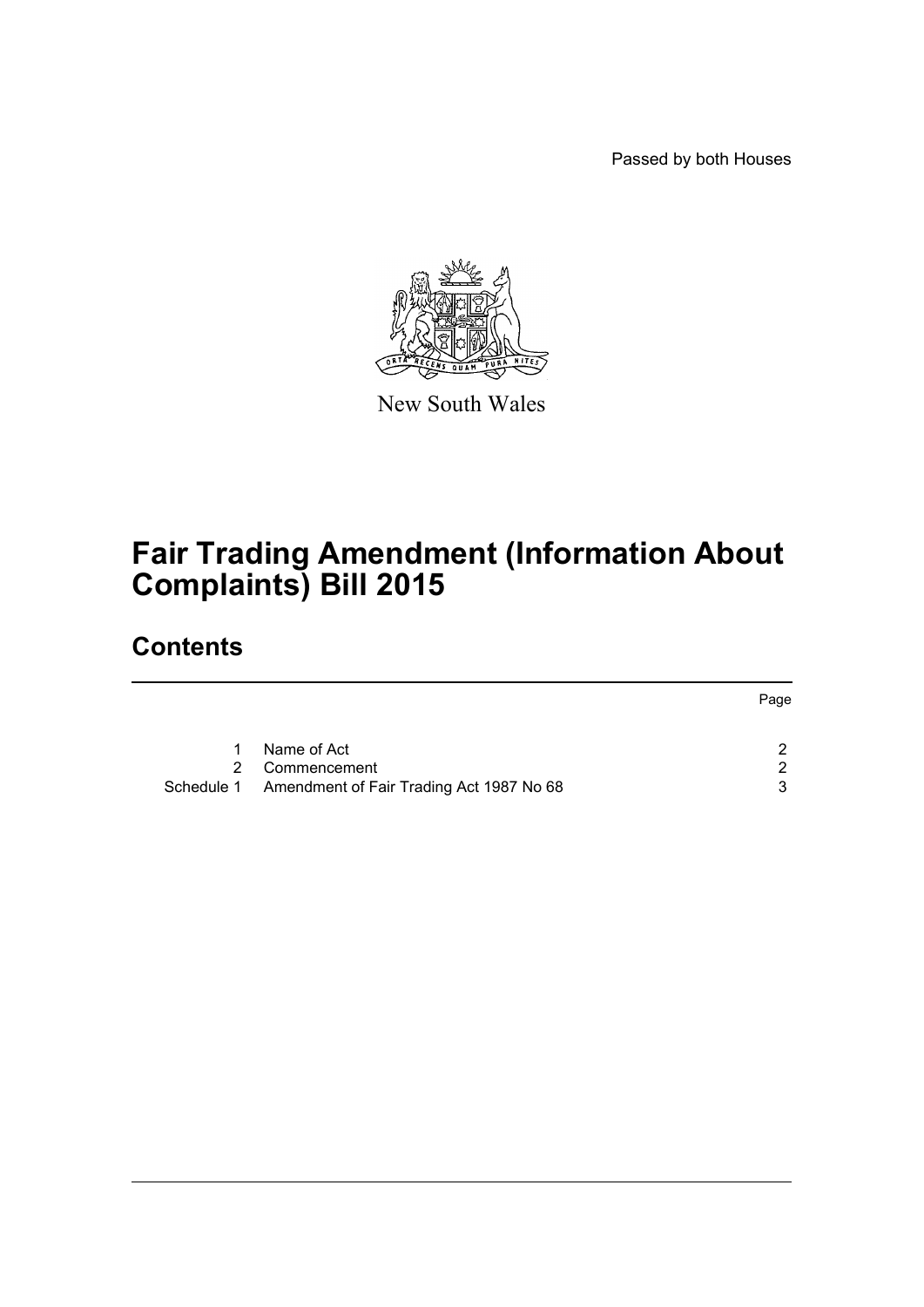*I certify that this public bill, which originated in the Legislative Assembly, has finally passed the Legislative Council and the Legislative Assembly of New South Wales.*

> *Clerk of the Legislative Assembly. Legislative Assembly, Sydney,* , 2015



New South Wales

# **Fair Trading Amendment (Information About Complaints) Bill 2015**

Act No , 2015

An Act to amend the *Fair Trading Act 1987* to provide for the publication of information about complaints.

*I have examined this bill and find it to correspond in all respects with the bill as finally passed by both Houses.*

*Assistant Speaker of the Legislative Assembly.*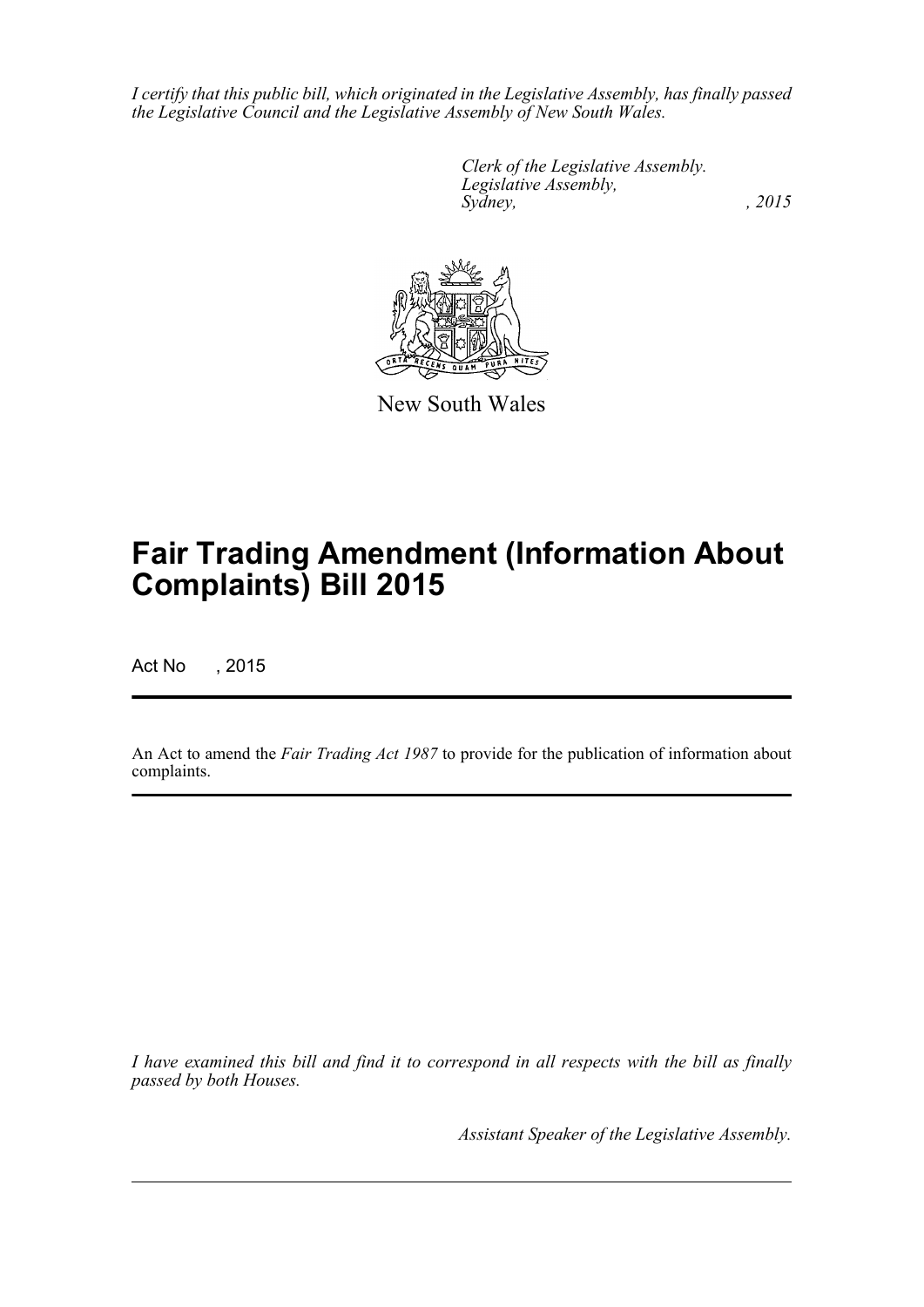#### <span id="page-2-0"></span>**The Legislature of New South Wales enacts:**

#### **1 Name of Act**

This Act is the *Fair Trading Amendment (Information About Complaints) Act 2015*.

#### <span id="page-2-1"></span>**2 Commencement**

This Act commences on a day to be appointed by proclamation.